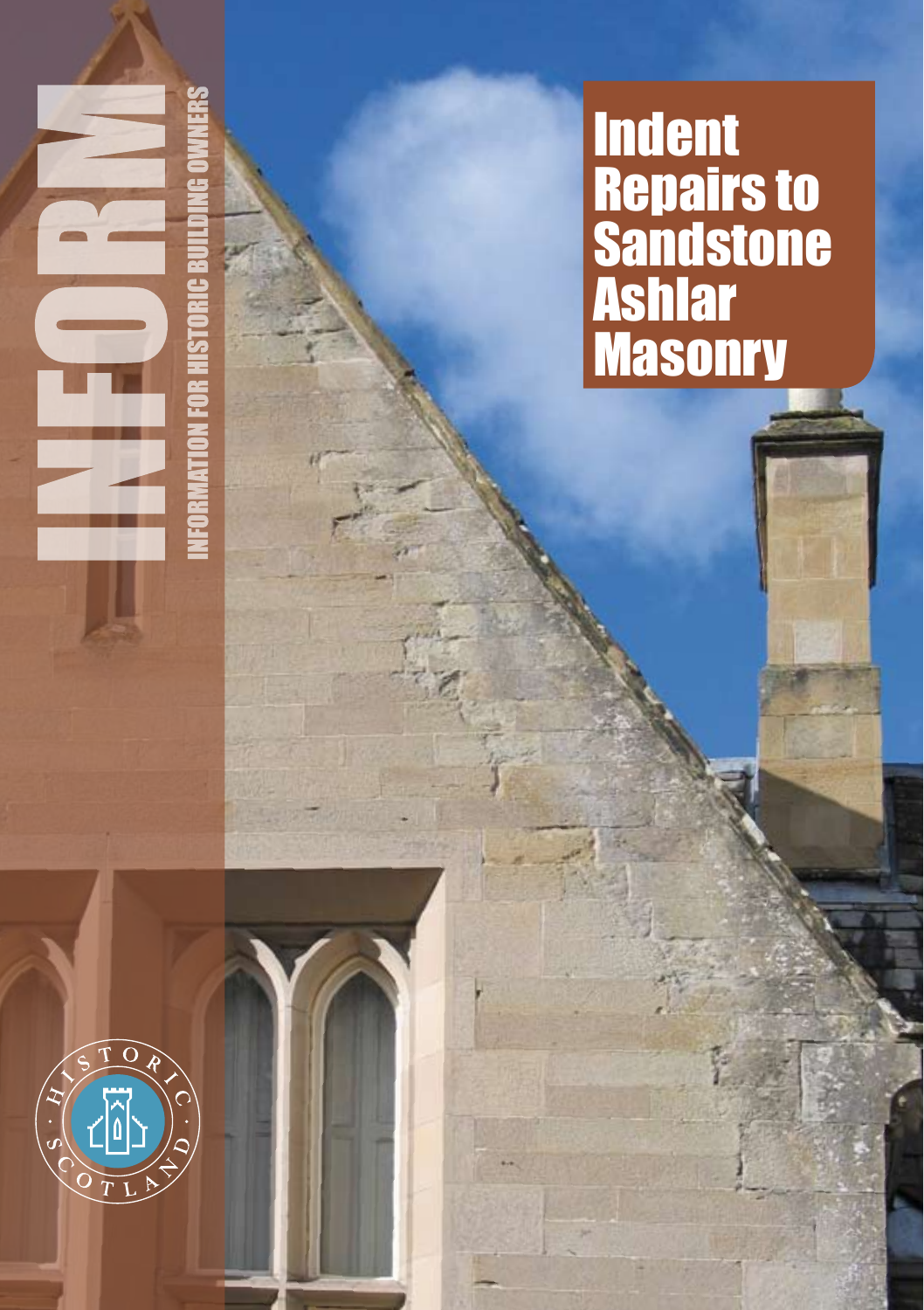This INFORM provides an introduction to the practice of replacing damaged stones in an ashlar built sandstone wall. Referred to as indenting, the technique involves replacing badly decayed or damaged blocks with stones of similar dimension and physical characteristics.

Following on from the Masonry Decay INFORM this guidance focuses on:

- **• The characteristics of ashlar build**
- **• Why aesthetic factors alone should not dictate replacement**
- **• Why the mineralogical composition of sandstone is important**
- **• How to carry out indent repairs**

# Characteristics of ashlar build

In creating an ashlar build stonemasons were guided by observing the natural qualities of the stones they were using. The identification and alignment of the stones' bedding plane - the way in which the loose sand grains were laid down in geological times before the stone was properly formed - needed to be properly understood. Sandstones' inherent strength comes form this feature and the various minerals that, geologically, bound the individual grains of sand together.



 As the natural bedding planes normally lay horizontally, individual sedimentary stones, such as sandstone, were similarly aligned by the masons with their natural bedding planes set horizontally. This offered their buildings considerable structural strength.

When nature was ignored, the performance of sandstone was less effective. This is particularly found where ashlar block walls were built "on cant", with the geological bedding set vertically, rather than horizontally. When "face bedded" in this way the stone's strength is not used to advantage, and the outer faces of the stones become prone to failure through a process know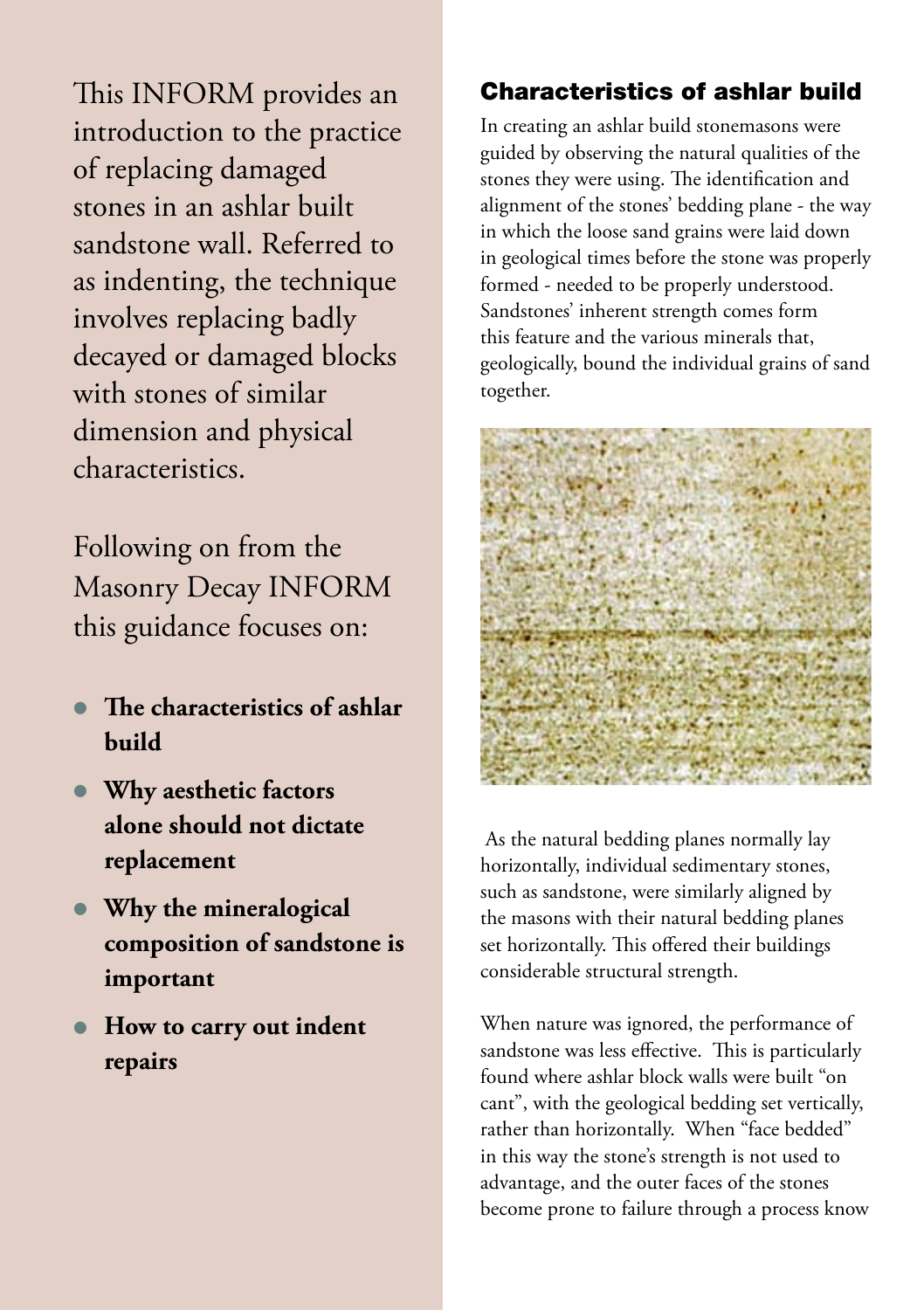

as delamination. This effect can trigger the need for a considerable degree of indent work, as the characteristic failure of the bedding planes can lead to the complete loss of the exposed face across a buildings elevation. Fortunately, it is more usual to find buildings constructed in the appropriate manner, with only a few individual stone blocks ever requiring attention.

## Aesthetic factors alone should not dictate replacement

Best practice should always aim to retain as much original stonework of a building as possible. It also recommends the use of minimal intervention techniques involving the least physical disturbance to the building. The Masonry Decay INFORM outlines aspects of authenticity, aesthetics, structure and function that should be considered when deciding whether or not to replace an eroded stone. This INFORM addresses the next step.

An ashlar wall constructed of squared stone blocks is inherently stronger than a rubble stone structure. As a result it can withstand a considerable degree of erosion and distress before any indenting work is required. However, it is commonplace to find that un-necessary indent work is carried out when only superficial, but aesthetically concerning, surface damage to stones has occurred.

As a result of extreme decay, structural distress, or the loss of purpose, circumstances can occasionally emerge where the need to indent is inevitable. In such situations, once a decision is taken to start indenting it can be equally difficult to decide where to stop. Stones should only be replaced when they have decayed to such a degree that they affect the structural stability and function of the surrounding stonework.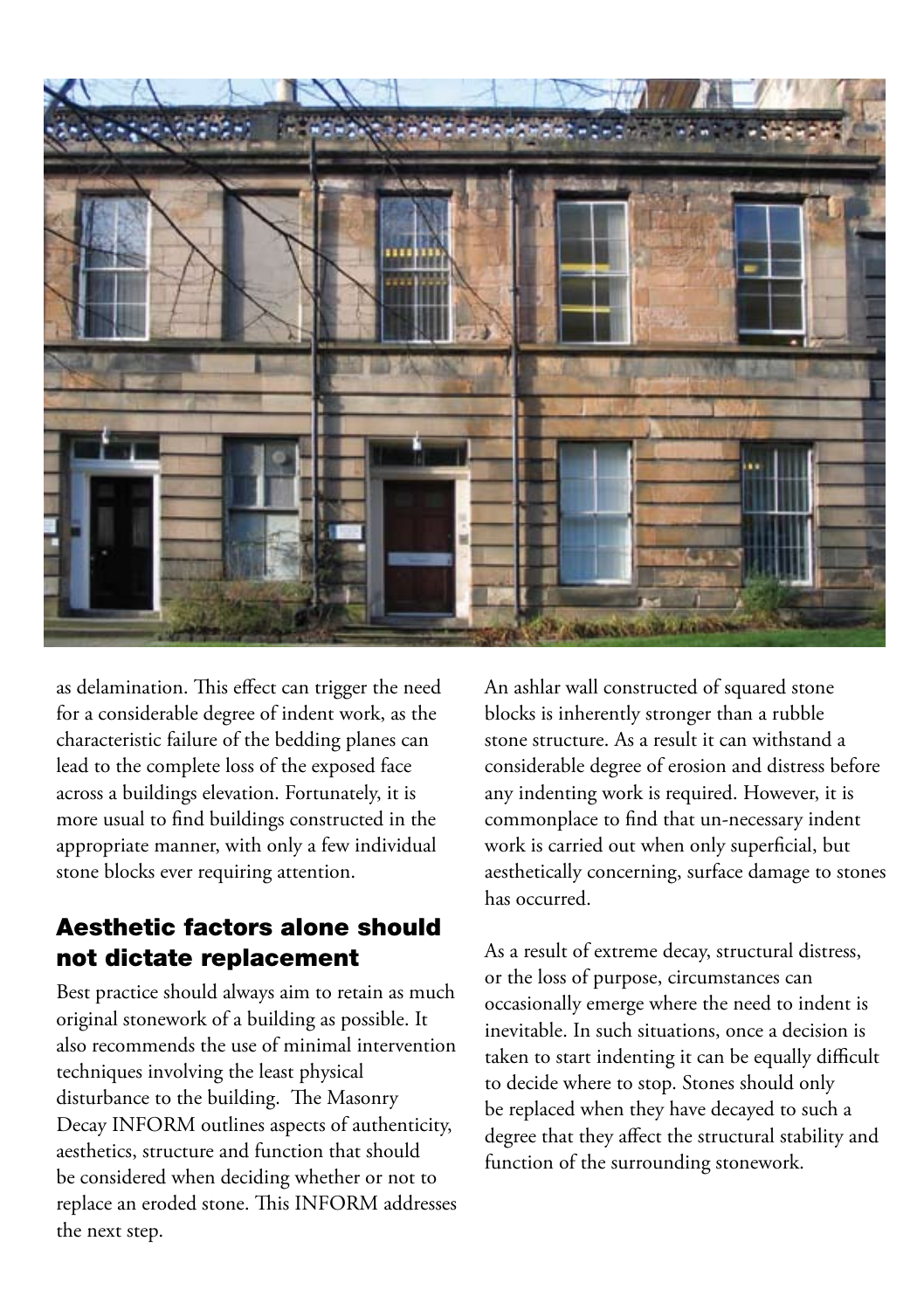

# Why the mineralogical composition of sandstone is important

A proper matching of the properties of the replacement indent to the original stone will produce a more successful and long-lasting result than simply considering the surface colour without thinking about how the new stone will perform. Indenting with an unsuitable stone can only cause further damage and decay so the following aspects need to be considered:

- $\bullet$  The function of the individual stone that may need to be replaced
- **•** Is replacement stone available from an appropriate quarry
- $\bullet$  How will the new stone affect the buildings, its function and appearance

Depending upon where the original quarry source was located, sandstones vary considerably in composition, colour, appearance and durability. These characteristics determine that different stones will perform in different ways. Understanding these natural differences is important when deciding upon which replacement stone should be used for the indents. Due to the limited number of stone quarries currently in production it is often difficult to find an exact match to carry out an indent repair. As the best match should be as

close as possible to the original stones geological composition, some technical advice should be obtained on what appropriate sources might still be available. (See contacts).

Where an exact match is not possible, the new stone should have the same surface colour and texture, and be slightly less resistant to the effects of weathering and decay when compared to the existing stone. Choosing the "wrong" type of replacement stone can have unfortunate and permanently disfiguring effects, especially if the sizing of the individual replacement blocks is also less than accurate. These differences can make the replacement block sit uneasily with the original; the surface can encourage local patches of biological growth to flourish; joint patterns can be disrupted, and the surrounding original masonry may be un-necessarily notched to accommodate the larger dimensions of the new blocks.

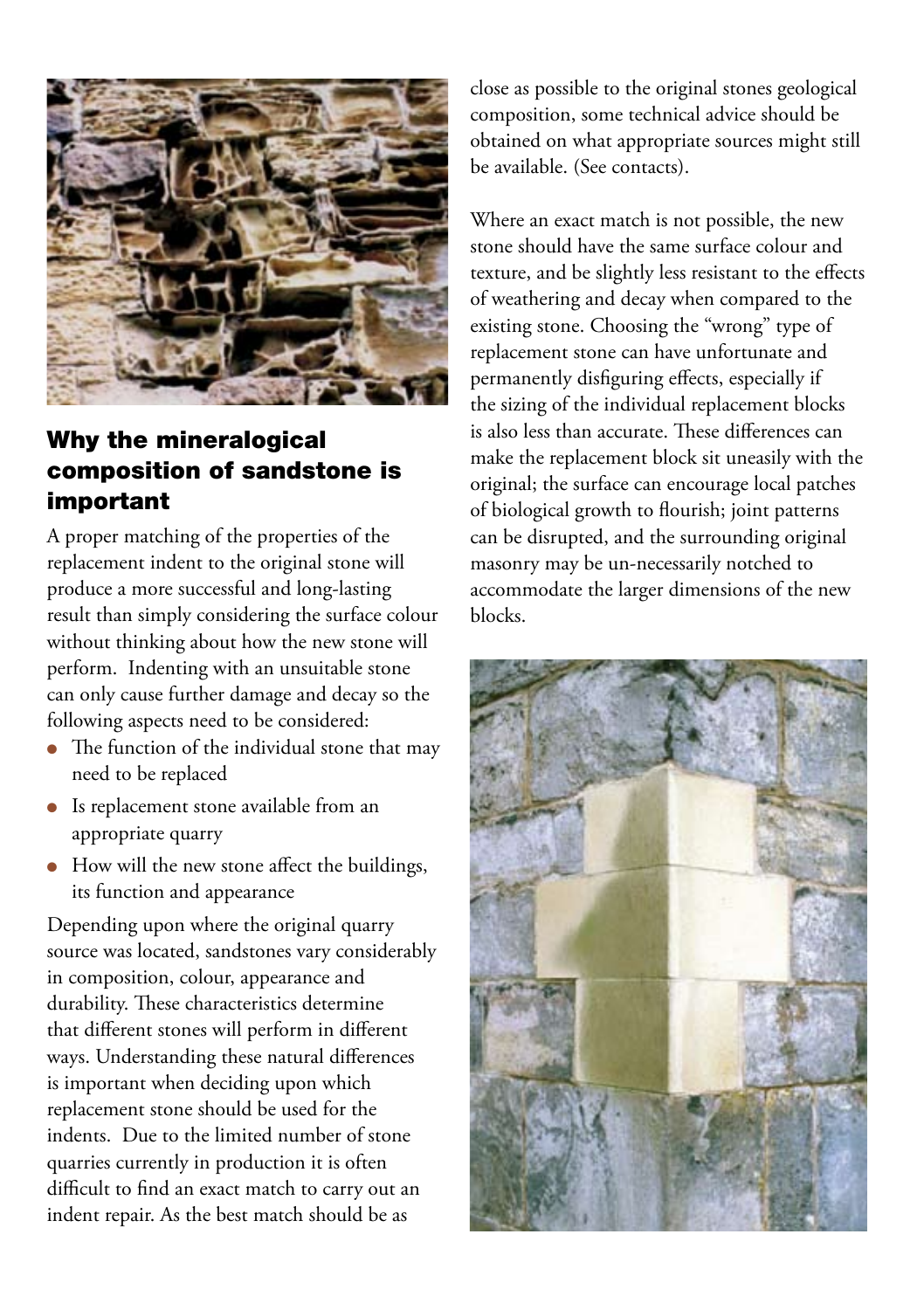# How to carry out indent repairs

Scaffolding should be carefully designed and constructed to allow the work to be carried out safely, and be erected without damaging the existing masonry. The original construction needs to be studied and accurately measured to record the precise dimensions of any stone that needs to be replaced. This is necessary to ensure that the new stone fits exactly in the correct location and that the dimensions of the surrounding mortar joints do not alter in size. Too assist in ensuring that the appearance of the indented stone visually "blends" more effectively into the building, details of the original surface tooling should also be noted. Particular attention needs to be paid to the angle of any chisel marks, the depth of the grooves, the size of any borders around the individual blocks, and the number of grooves that are incised into the face of the stone. Whilst failure to accurately replicate all of these features

on the replacement stone will produce an unsatisfactory result, it may be impossible to achieve the required effect if the "wrong" stone is chosen in the first place. When this happens it is likely to be due to the different (usually larger) size of sand grains in the original geological make up of the stone.

Care also needs to be exercised when cutting out the decayed stone to avoid chipping the edges of the remaining surrounding blocks. A sufficient depth of stone also needs to be removed to ensure that the new stone can sit securely once it has been inserted into the space previously occupied by the decayed piece.

As original ashlar build "staggers" the alignment of the vertical joints between the blocks in different courses, it is good practice to maintain this original pattern of building when indenting more than one stone. In doing so, the structural strength of the wall is maintained.

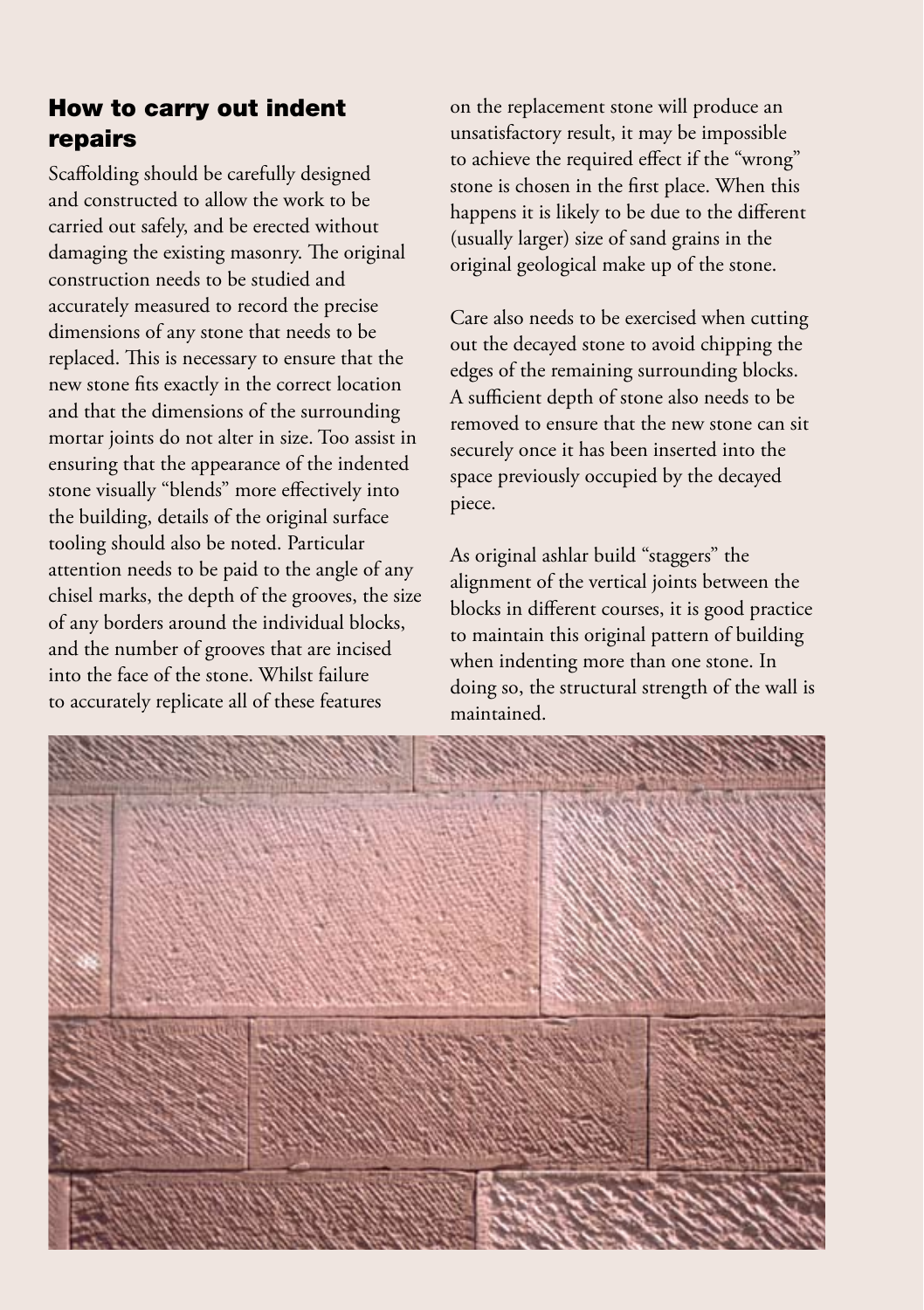

A reputable masonry contractor, with the relevant craft skills of sizing, cutting, tooling and setting the indent without damaging the surrounding masonry, should be employed to do the work. Taking care to replicate the dimensions of the surrounding joints and beds, the replacement blocks should be set in putty lime mortar, ensuring that any likely voids behind the indent are also firmly packed with mortar. In finally positioning the indent, the replacement block should be set so that the external face aligns evenly with the surrounding original face of the building. If wrongly positioned, the misalignment will look bad.

If properly chosen, newly indented stones will "weather down" from a raw, fresh, appearance in a reasonably short period of time to acquire a surface patina similar to the original. No attempt should be made to artificially weather or distress the finished surface of the replacement blocks.

Occasionally, only a partial indent of a damaged ashlar block will be required. This approach requires additional attention to detail so that the surface tooling and edge border detailing accurately matches the remaining tooling more closely. In addition, the joint between the two pieces should be cut as finely as possible to help the indent tie in better.

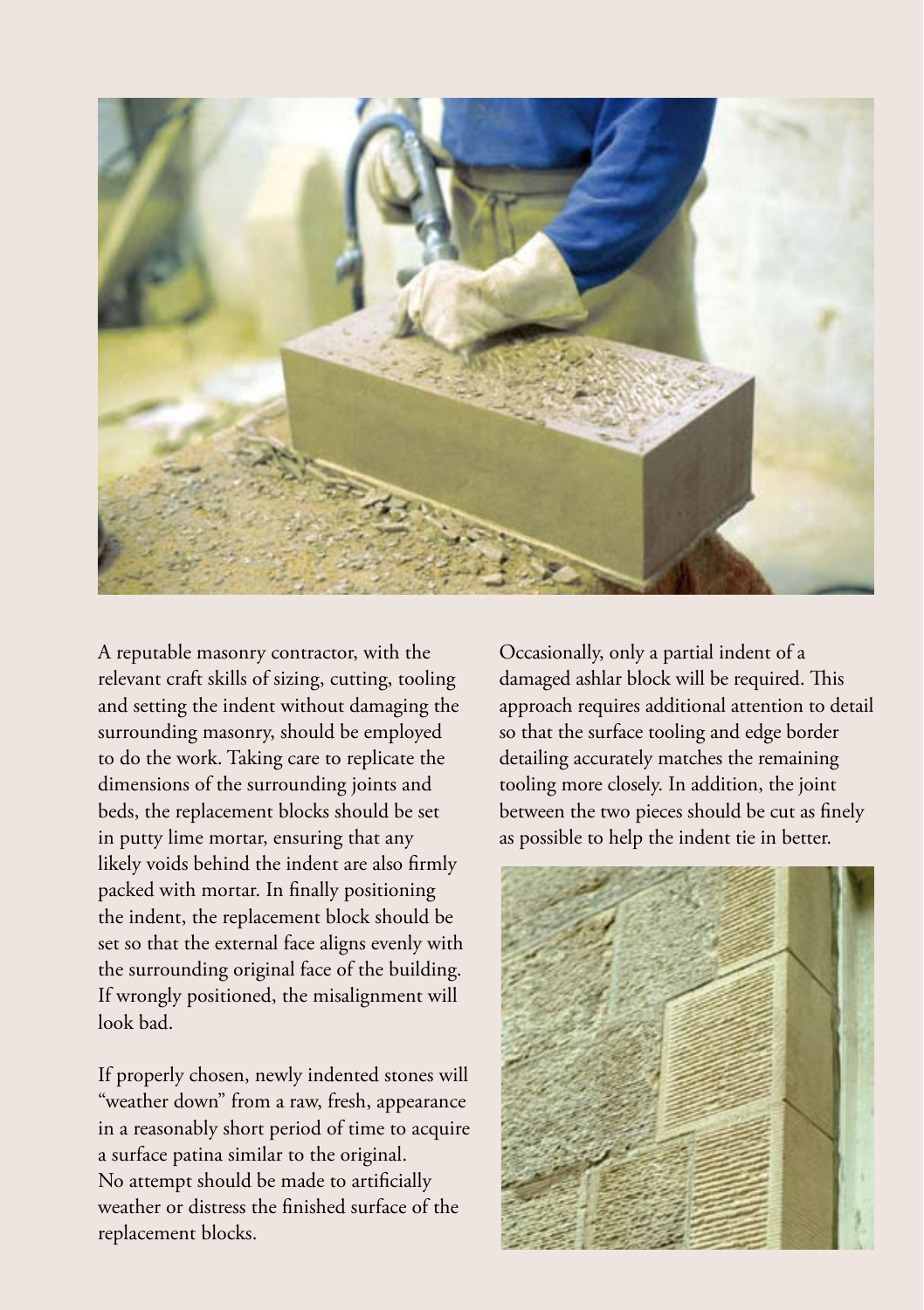

#### **Summary**

- Retain as much original stonework of a building as possible
- <sup>l</sup> An ashlar wall can withstand a considerable degree of erosion and distress before any indenting work is required
- Stones should only be replaced when they affect the structural stability and function of the surrounding stonework
- <sup>l</sup> A proper matching of the properties of the replacement stone will produce a more successful and long-lasting result
- The original construction needs to be accurately studied and measured to record the precise dimensions of any stones that needs to be replaced.
- Failure to accurately replicate all the original surface features on the replacement stone will produce an unsatisfactory result.
- Care needs to be exercised when cutting out the decayed stone to avoid chipping the edges of the surrounding stones
- <sup>l</sup> A reputable masonry contractor should be employed to do the work.
- No attempt should be made to artificially weather or distress the finished surface of the replacement blocks.